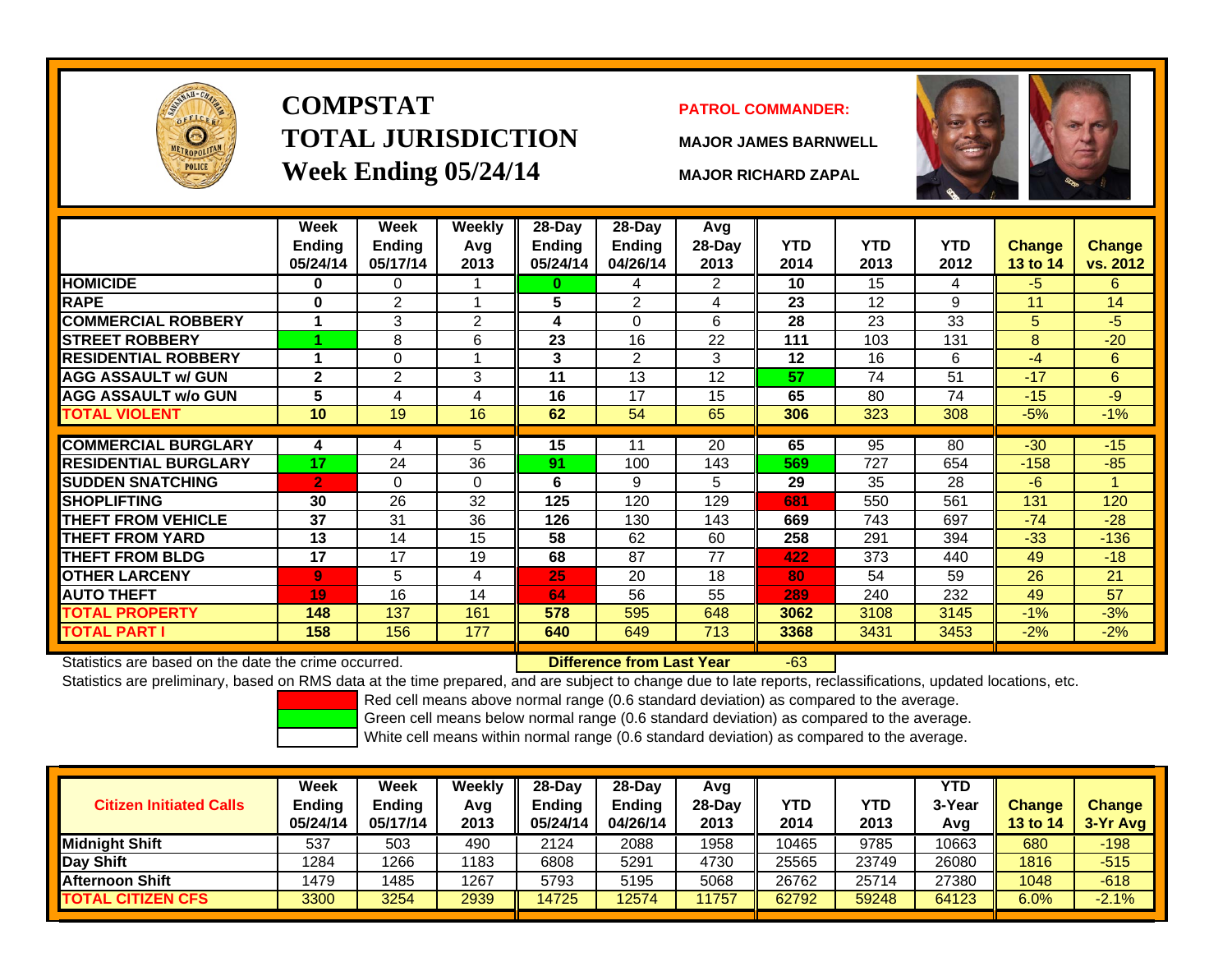

## **COMPSTATWEST CHATHAM PRECINCTWeek Ending 05/24/14**

**PRECINCT COMMANDER:**



**CAPT. CHARLES HALL**

|                             | Week<br><b>Ending</b><br>05/24/14 | Week<br><b>Ending</b><br>05/17/14 | Weekly<br>Avq<br>2013 | $28 - Day$<br>Ending<br>05/24/14 | $28-Dav$<br><b>Ending</b><br>04/26/14 | Avg<br>$28-Day$<br>2013 | <b>YTD</b><br>2014 | YTD.<br>2013 | YTD.<br>2012   | <b>Change</b><br>13 to 14 | <b>Change</b><br>vs. 2012 |
|-----------------------------|-----------------------------------|-----------------------------------|-----------------------|----------------------------------|---------------------------------------|-------------------------|--------------------|--------------|----------------|---------------------------|---------------------------|
| <b>HOMICIDE</b>             | 0                                 | 0                                 | 0                     | 0                                | 0                                     | 0                       | 0                  | 3            | 0              | $-3$                      | $\Omega$                  |
| <b>RAPE</b>                 | $\bf{0}$                          | 0                                 | 0                     | 1                                | 0                                     |                         | 6                  |              | 3              | 5                         | 3                         |
| <b>COMMERCIAL ROBBERY</b>   | $\bf{0}$                          | 0                                 | 0                     | $\bf{0}$                         | 0                                     | 1                       | 4                  | 4            | $\overline{ }$ | $\Omega$                  | $-3$                      |
| <b>STREET ROBBERY</b>       | $\bf{0}$                          | 0                                 | 0                     | 1                                | $\overline{2}$                        | 2                       | 10                 | 13           | 16             | -3                        | $-6$                      |
| <b>RESIDENTIAL ROBBERY</b>  |                                   | 0                                 | 0                     | $\overline{2}$                   |                                       |                         | 5                  | 3            | $\Omega$       | 2                         | 5                         |
| <b>AGG ASSAULT w/ GUN</b>   | 0                                 | 0                                 | 0                     | 0                                |                                       | 4                       | 4                  | 8            | 6              | -4                        | $-2$                      |
| <b>AGG ASSAULT w/o GUN</b>  | $\bf{0}$                          | $\Omega$                          |                       |                                  | 4                                     | 3                       | 7                  | 11           | 12             | -4                        | $-5$                      |
| <b>TOTAL VIOLENT</b>        | 1                                 | $\overline{0}$                    | $\overline{2}$        | 5                                | 8                                     | 8                       | 36                 | 43           | 44             | $-16%$                    | $-18%$                    |
|                             |                                   |                                   |                       |                                  |                                       |                         |                    |              |                |                           |                           |
| <b>COMMERCIAL BURGLARY</b>  | $\mathbf 0$                       | 2                                 |                       | 3                                | 3                                     | 2                       | 12                 | 12           | 6              | $\Omega$                  | 6                         |
| <b>RESIDENTIAL BURGLARY</b> | $\overline{2}$                    | 4                                 | 6                     | 16                               | 21                                    | 25                      | 100                | 122          | 88             | $-22$                     | 12                        |
| <b>SUDDEN SNATCHING</b>     | 0                                 | $\Omega$                          | 0                     | $\bf{0}$                         | $\mathfrak{p}$                        | $\Omega$                | $\mathbf{2}$       | $\Omega$     | 2              | 2                         | $\Omega$                  |
| <b>SHOPLIFTING</b>          | 4                                 | $\overline{7}$                    | 3                     | 24                               | 15                                    | 12                      | 91                 | 60           | 54             | 31                        | 37                        |
| <b>THEFT FROM VEHICLE</b>   | 5                                 | 3                                 | 5                     | 16                               | 19                                    | 21                      | 121                | 99           | 91             | 22                        | 30                        |
| <b>THEFT FROM YARD</b>      | 1                                 | $\overline{2}$                    | 2                     | 4                                | 13                                    | 8                       | 50                 | 37           | 72             | 13                        | $-22$                     |
| <b>THEFT FROM BLDG</b>      | $\mathbf{2}$                      | 2                                 | 3                     | 9                                | 18                                    | 11                      | 77                 | 54           | 79             | 23                        | $-2$                      |
| <b>OTHER LARCENY</b>        |                                   | $\overline{2}$                    |                       | 4                                | 4                                     | 2                       | 15                 | 6            | 9              | 9                         | 6                         |
| <b>AUTO THEFT</b>           |                                   |                                   | $\mathfrak{p}$        | 13                               | 8                                     | 9                       | 58                 | 36           | 30             | 22                        | 28                        |
| <b>TOTAL PROPERTY</b>       | 16                                | 23                                | 23                    | 89                               | 103                                   | 91                      | 526                | 426          | 431            | 23%                       | 22%                       |
| <b>TOTAL PART I</b>         | 17                                | 23                                | 25                    | 94                               | 111                                   | 99                      | 562                | 469          | 475            | 20%                       | 18%                       |

Statistics are based on the date the crime occurred. **Difference from Last Year** 

93

Statistics are preliminary, based on RMS data at the time prepared, and are subject to change due to late reports, reclassifications, updated locations, etc.

Red cell means above normal range (0.6 standard deviation) as compared to the average.

Green cell means below normal range (0.6 standard deviation) as compared to the average.

| <b>Citizen Initiated Calls</b> | <b>Week</b><br>Ending<br>05/24/14 | <b>Week</b><br><b>Ending</b><br>05/17/14 | Weekly<br>Avg<br>2013 | $28-Day$<br><b>Ending</b><br>05/24/14 | $28$ -Day<br><b>Ending</b><br>04/26/14 | Avg<br>28-Day<br>2013 | YTD<br>2014 | YTD<br>2013 | <b>YTD</b><br>3-Year<br>Avg | <b>Change</b><br>13 to 14 | <b>Change</b><br>3-Yr Avg |
|--------------------------------|-----------------------------------|------------------------------------------|-----------------------|---------------------------------------|----------------------------------------|-----------------------|-------------|-------------|-----------------------------|---------------------------|---------------------------|
| Midnight Shift                 | 114                               | 95                                       | 97                    | 427                                   | 403                                    | 389                   | 2071        | 1913        | 2103                        | 158                       | $-32$                     |
| Day Shift                      | 268                               | 267                                      | 242                   | 2739                                  | 1097                                   | 967                   | 5290        | 4813        | 5248                        | 477                       | 42                        |
| <b>Afternoon Shift</b>         | 307                               | 333                                      | 259                   | 1244                                  | 974                                    | 1036                  | 5579        | 5190        | 5529                        | 389                       | 50                        |
| <b>TOTAL CITIZEN CFS</b>       | 689                               | 689                                      | 598                   | 4410                                  | 2474                                   | 2392                  | 12940       | 11916       | 12881                       | 8.6%                      | 0.5%                      |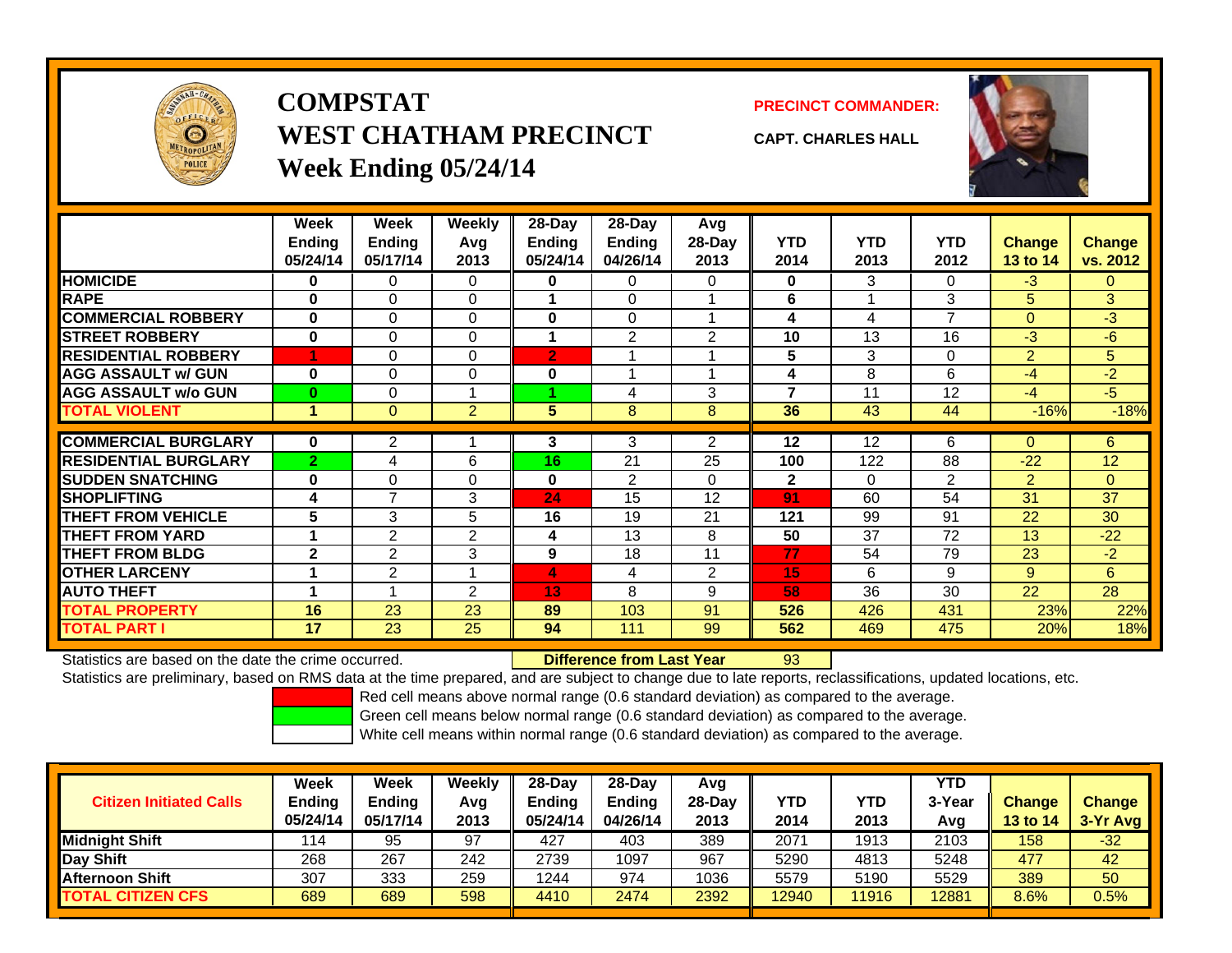

## **COMPSTATDOWNTOWN PRECINCTWeek Ending 05/24/14**

**PRECINCT COMMANDER:**

**CAPT. BEN HERRON**



|                             | Week           | Week           | Weekly         | 28-Day        | $28-Day$       | Avg    |            |            |                |                 |                |
|-----------------------------|----------------|----------------|----------------|---------------|----------------|--------|------------|------------|----------------|-----------------|----------------|
|                             | <b>Ending</b>  | <b>Ending</b>  | Avg            | <b>Ending</b> | <b>Ending</b>  | 28-Day | <b>YTD</b> | <b>YTD</b> | <b>YTD</b>     | Change          | <b>Change</b>  |
|                             | 05/24/14       | 05/17/14       | 2013           | 05/24/14      | 04/26/14       | 2013   | 2014       | 2013       | 2012           | <b>13 to 14</b> | vs. 2012       |
| <b>HOMICIDE</b>             | 0              | 0              | 0              | 0             |                |        |            | 4          | 0              | $-3$            |                |
| <b>RAPE</b>                 | 0              | $\Omega$       | 0              | $\bf{0}$      | 0              |        | 4          | 4          | $\overline{2}$ | $\Omega$        | $\overline{2}$ |
| <b>COMMERCIAL ROBBERY</b>   | $\bf{0}$       |                | $\mathbf 0$    | 4             | 0              |        | 4          | 2          | 5              | 2               | $-1$           |
| <b>STREET ROBBERY</b>       |                |                | $\overline{2}$ | 5             | 4              | 8      | 24         | 39         | 43             | $-15$           | $-19$          |
| <b>RESIDENTIAL ROBBERY</b>  | $\bf{0}$       | 0              | 0              | 0             | 0              |        | $\bf{0}$   | 4          | 2              | $-4$            | $-2$           |
| <b>AGG ASSAULT w/ GUN</b>   |                | 0              |                | $\mathbf{2}$  |                | 3      | 12         | 20         | 9              | -8              | 3              |
| <b>AGG ASSAULT w/o GUN</b>  |                | $\overline{2}$ |                | 5             | $\overline{2}$ | 4      | 20         | 16         | 20             | 4               | $\overline{0}$ |
| <b>TOTAL VIOLENT</b>        | 3              | 4              | 4              | 13            | 8              | 18     | 65         | 89         | 81             | $-27%$          | $-20%$         |
|                             |                |                |                |               |                |        |            |            |                |                 |                |
| <b>COMMERCIAL BURGLARY</b>  |                |                |                | 4             | 2              | 3      | 12         | 10         | 15             | 2               | $-3$           |
| <b>RESIDENTIAL BURGLARY</b> | $\bf{0}$       | 3              | 3              | 9             | 5              | 13     | 46         | 73         | 65             | $-27$           | $-19$          |
| <b>ISUDDEN SNATCHING</b>    | $\bf{0}$       | 0              | 0              |               | 3              | 2      | 9          | 17         | 13             | -8              | $-4$           |
| <b>SHOPLIFTING</b>          | 4              | 4              | 4              | 17            | 12             | 17     | 97         | 62         | 54             | 35              | 43             |
| <b>THEFT FROM VEHICLE</b>   | 8              | 10             | $\overline{ }$ | 38            | 44             | 29     | 167        | 152        | 165            | 15              | $\overline{2}$ |
| <b>THEFT FROM YARD</b>      | 4              | 4              | 4              | 22            | 19             | 18     | 74         | 95         | 80             | $-21$           | -6             |
| <b>THEFT FROM BLDG</b>      | $\overline{2}$ | $\overline{2}$ | 4              | 14            | 21             | 15     | 101        | 67         | 98             | 34              | 3              |
| <b>OTHER LARCENY</b>        | 4              |                |                | 11            | 4              | 4      | 20         | 13         | 14             | $\overline{7}$  | 6              |
| <b>AUTO THEFT</b>           | 7              | 5              | $\overline{2}$ | 15            | 8              | 9      | 47         | 41         | 40             | 6               | $\overline{7}$ |
| <b>TOTAL PROPERTY</b>       | 30             | 30             | 27             | 131           | 118            | 110    | 573        | 530        | 544            | 8%              | 5%             |
| <b>TOTAL PART I</b>         | 33             | 34             | 31             | 144           | 126            | 128    | 638        | 619        | 625            | 3%              | 2%             |

Statistics are based on the date the crime occurred. **Difference from Last Year** 

19

Statistics are preliminary, based on RMS data at the time prepared, and are subject to change due to late reports, reclassifications, updated locations, etc.

Red cell means above normal range (0.6 standard deviation) as compared to the average.

Green cell means below normal range (0.6 standard deviation) as compared to the average.

| <b>Citizen Initiated Calls</b> | Week<br>Ending<br>05/24/14 | <b>Week</b><br><b>Ending</b><br>05/17/14 | Weekly<br>Avg<br>2013 | 28-Day<br>Ending<br>05/24/14 | 28-Dav<br><b>Endina</b><br>04/26/14 | Avg<br>28-Dav<br>2013 | YTD<br>2014 | YTD<br>2013 | <b>YTD</b><br>3-Year<br>Avg | <b>Change</b><br><b>13 to 14</b> | <b>Change</b><br>3-Yr Avg |
|--------------------------------|----------------------------|------------------------------------------|-----------------------|------------------------------|-------------------------------------|-----------------------|-------------|-------------|-----------------------------|----------------------------------|---------------------------|
| <b>Midnight Shift</b>          | 116                        | 114                                      | 107                   | 476                          | 441                                 | 428                   | 2355        | 2243        | 2420                        | 112                              | $-65$                     |
| Day Shift                      | 219                        | 231                                      | 208                   | 918                          | 887                                 | 832                   | 4362        | 4296        | 4555                        | 66                               | $-193$                    |
| <b>Afternoon Shift</b>         | 281                        | 271                                      | 226                   | 1048                         | 974                                 | 905                   | 4916        | 4620        | 4889                        | 296                              | 27                        |
| <b>TOTAL CITIZEN CFS</b>       | 616                        | 616                                      | 541                   | 2442                         | 2302                                | 2165                  | 1633        | 11159       | 11864                       | 4.2%                             | $-1.9%$                   |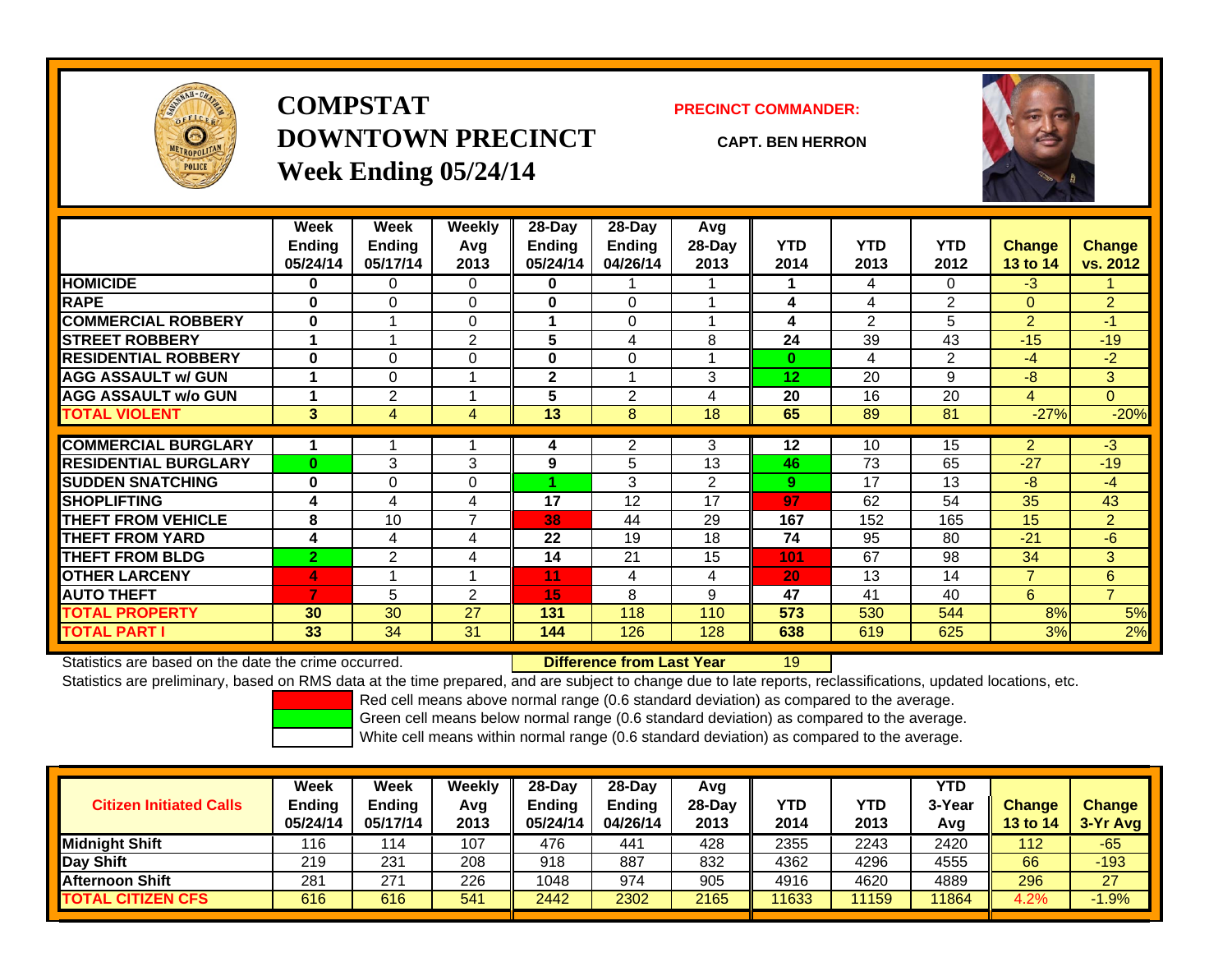

## **COMPSTATCENTRAL PRECINCT CAPT. DEVONN ADAMSWeek Ending 05/24/14**

**PRECINCT COMMANDER:**



|                             | Week<br><b>Ending</b><br>05/24/14 | Week<br><b>Ending</b><br>05/17/14 | Weekly<br>Avq<br>2013 | 28-Day<br><b>Ending</b><br>05/24/14 | $28$ -Day<br>Ending<br>04/26/14 | Avg<br>28-Day<br>2013 | <b>YTD</b><br>2014 | <b>YTD</b><br>2013 | <b>YTD</b><br>2012 | <b>Change</b><br><b>13 to 14</b> | Change<br>vs. 2012 |
|-----------------------------|-----------------------------------|-----------------------------------|-----------------------|-------------------------------------|---------------------------------|-----------------------|--------------------|--------------------|--------------------|----------------------------------|--------------------|
| <b>HOMICIDE</b>             | 0                                 | 0                                 | 0                     | 0                                   | 3                               |                       | 7                  | 3                  | 3                  | 4                                | 4                  |
| <b>RAPE</b>                 | $\bf{0}$                          | $\Omega$                          | 0                     | 0                                   | 2                               | $\Omega$              | 6                  | 3                  | $\Omega$           | 3                                | 6                  |
| <b>COMMERCIAL ROBBERY</b>   | $\bf{0}$                          |                                   | 0                     |                                     | $\Omega$                        |                       | 8                  | 5                  | 5                  | 3                                | 3                  |
| <b>STREET ROBBERY</b>       | $\bf{0}$                          | 6                                 |                       | 13                                  | 4                               | 5                     | 42                 | 26                 | 32                 | 16                               | 10 <sup>1</sup>    |
| <b>RESIDENTIAL ROBBERY</b>  | $\bf{0}$                          | 0                                 | 0                     | 0                                   | $\Omega$                        |                       | $\bf{0}$           | 3                  | $\overline{2}$     | $-3$                             | $-2$               |
| <b>AGG ASSAULT w/ GUN</b>   | 1                                 |                                   |                       | 5                                   | 5                               | 4                     | 23                 | 19                 | 17                 | 4                                | 6                  |
| <b>AGG ASSAULT w/o GUN</b>  | $\overline{2}$                    |                                   |                       | 5                                   | 4                               | 4                     | 15                 | 26                 | 15                 | $-11$                            | $\overline{0}$     |
| <b>TOTAL VIOLENT</b>        | 3                                 | 9                                 | 4                     | 24                                  | 18                              | 17                    | 101                | 85                 | 74                 | 19%                              | 36%                |
|                             |                                   |                                   |                       |                                     |                                 |                       |                    |                    |                    |                                  |                    |
| <b>COMMERCIAL BURGLARY</b>  | $\mathbf{2}$                      |                                   | 2                     | 3.                                  | 4                               |                       | 15                 | 31                 | 15                 | $-16$                            | $\Omega$           |
| <b>RESIDENTIAL BURGLARY</b> | 7                                 | 9                                 | 9                     | 37                                  | 24                              | 37                    | 179                | 196                | 189                | $-17$                            | $-10$              |
| <b>SUDDEN SNATCHING</b>     | $\bf{0}$                          | $\Omega$                          | 0                     |                                     | $\Omega$                        |                       | 3                  | 6                  | 5                  | $-3$                             | $-2$               |
| <b>SHOPLIFTING</b>          | $\mathbf{2}$                      | 3                                 | $\overline{2}$        | 7                                   | 12                              | 8                     | 42                 | 41                 | 10                 | 1                                | 32                 |
| <b>THEFT FROM VEHICLE</b>   | 11                                | 11                                | 9                     | 38                                  | 24                              | 36                    | 160                | 166                | 177                | $-6$                             | $-17$              |
| <b>THEFT FROM YARD</b>      | 5                                 | 5                                 | 4                     | 18                                  | 9                               | 16                    | 56                 | 71                 | 101                | $-15$                            | $-45$              |
| <b>THEFT FROM BLDG</b>      | $\overline{9}$                    | 5                                 | 4                     | 23                                  | 13                              | 17                    | 81                 | 83                 | 80                 | $-2$                             | 1                  |
| <b>OTHER LARCENY</b>        | $\bf{0}$                          | $\Omega$                          |                       | $\bf{0}$                            | 5                               | 4                     | 9                  | 8                  | 9                  | 1                                | $\Omega$           |
| <b>AUTO THEFT</b>           | 6                                 | 4                                 | 4                     | 15                                  | 20                              | 17                    | 100                | 66                 | 58                 | 34                               | 42                 |
| <b>TOTAL PROPERTY</b>       | 42                                | 38                                | 35                    | 142                                 | 111                             | 142                   | 645                | 668                | 644                | $-3%$                            | 0%                 |
| <b>TOTAL PART I</b>         | 45                                | 47                                | 39                    | 166                                 | 129                             | 159                   | 746                | 753                | 718                | $-1%$                            | 4%                 |

Statistics are based on the date the crime occurred. **Difference from Last Year** 

-7

Statistics are preliminary, based on RMS data at the time prepared, and are subject to change due to late reports, reclassifications, updated locations, etc.

Red cell means above normal range (0.6 standard deviation) as compared to the average.

Green cell means below normal range (0.6 standard deviation) as compared to the average.

| <b>Citizen Initiated Calls</b> | Week<br>Ending<br>05/24/14 | Week<br><b>Ending</b><br>05/17/14 | Weekly<br>Avg<br>2013 | $28-Dav$<br>Ending<br>05/24/14 | 28-Dav<br><b>Ending</b><br>04/26/14 | Avg<br>28-Dav<br>2013 | YTD<br>2014 | YTD<br>2013 | <b>YTD</b><br>3-Year<br>Avg | <b>Change</b><br><b>13 to 14</b> | <b>Change</b><br>3-Yr Avg |
|--------------------------------|----------------------------|-----------------------------------|-----------------------|--------------------------------|-------------------------------------|-----------------------|-------------|-------------|-----------------------------|----------------------------------|---------------------------|
| <b>I</b> Midniaht Shift        | 134                        | 115                               | 105                   | 469                            | 460                                 | 419                   | 2239        | 2114        | 2299                        | 125                              | -60                       |
| Day Shift                      | 280                        | 272                               | 249                   | 1082                           | 1085                                | 996                   | 5424        | 5015        | 5214                        | 409                              | 210                       |
| <b>Afternoon Shift</b>         | 308                        | 313                               | 263                   | 1232                           | 1132                                | 1050                  | 5470        | 5449        | 5802                        | 21                               | $-332$                    |
| <b>TOTAL CITIZEN CFS</b>       | 722                        | 700                               | 616                   | 2783                           | 2677                                | 2465                  | 13133       | 2578        | 13314                       | 4.4%                             | $-1.4%$                   |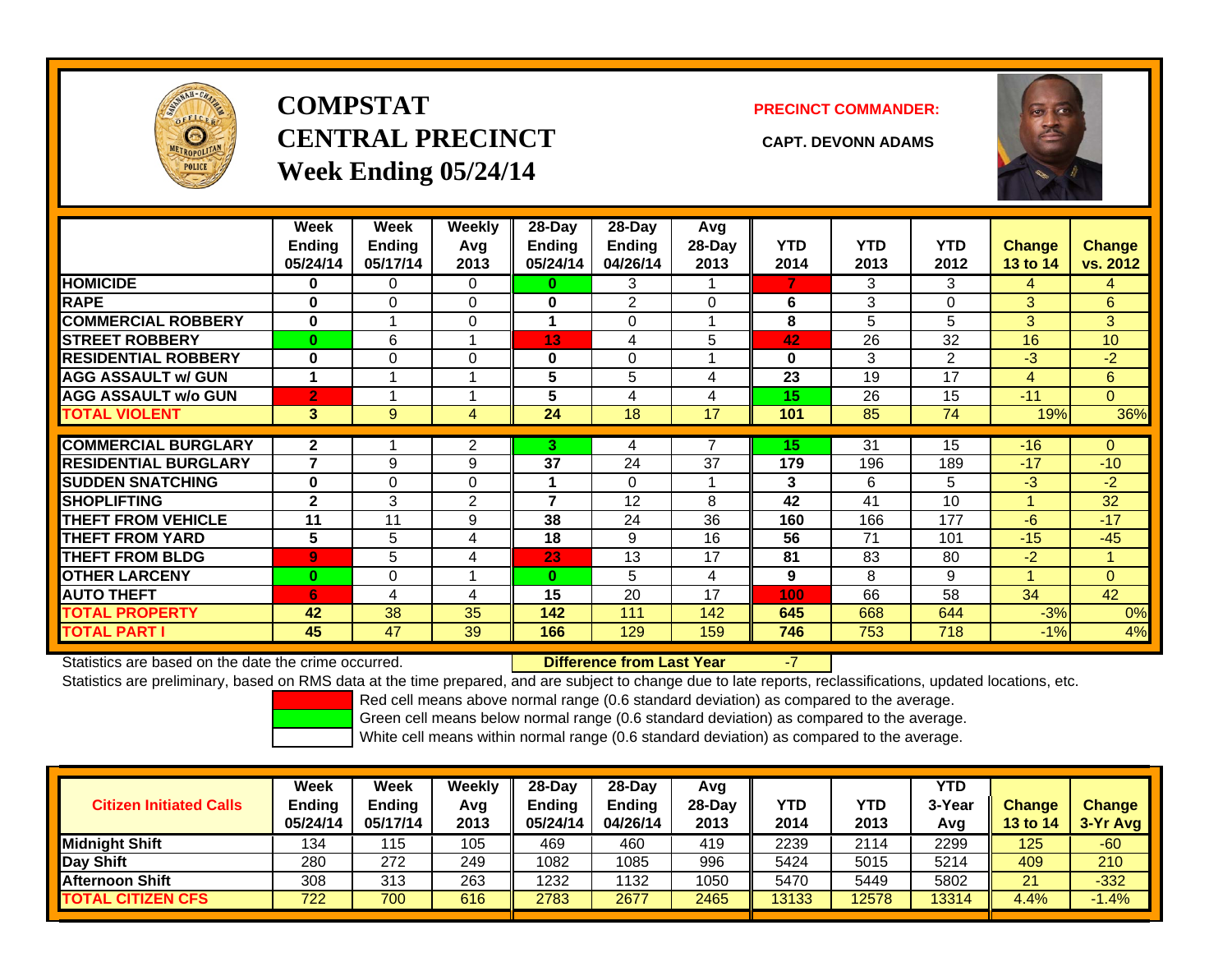

#### **COMPSTATSOUTHSIDE PRECINCT** CAPT. TERRY SHOOP **Week Ending 05/24/14**

#### **PRECINCT COMMANDER:**



|                             | Week<br><b>Ending</b><br>05/24/14 | Week<br><b>Ending</b><br>05/17/14 | <b>Weekly</b><br>Avg<br>2013 | 28-Day<br><b>Ending</b><br>05/24/14 | $28-Day$<br><b>Ending</b><br>04/26/14 | Avg<br>$28-Day$<br>2013 | <b>YTD</b><br>2014 | <b>YTD</b><br>2013 | <b>YTD</b><br>2012 | <b>Change</b><br><b>13 to 14</b> | <b>Change</b><br>vs. 2012 |
|-----------------------------|-----------------------------------|-----------------------------------|------------------------------|-------------------------------------|---------------------------------------|-------------------------|--------------------|--------------------|--------------------|----------------------------------|---------------------------|
| <b>HOMICIDE</b>             | $\bf{0}$                          | $\Omega$                          | $\Omega$                     | $\bf{0}$                            | 0                                     | $\Omega$                | 0                  | 2                  | 0                  | $-2$                             | $\Omega$                  |
| <b>RAPE</b>                 | 0                                 | 2                                 | $\Omega$                     | $\bf{0}$                            | 0                                     |                         |                    | 2                  | 2                  | -1                               | $-1$                      |
| <b>COMMERCIAL ROBBERY</b>   |                                   |                                   | $\Omega$                     | $\mathbf{2}$                        | $\Omega$                              | $\overline{2}$          | 8                  | 6                  | 13                 | $\overline{2}$                   | $-5$                      |
| <b>STREET ROBBERY</b>       | 0                                 |                                   |                              | $\mathbf{2}$                        | 4                                     | 3                       | 18                 | 8                  | 24                 | 10                               | -6                        |
| <b>RESIDENTIAL ROBBERY</b>  | $\bf{0}$                          | $\Omega$                          | 0                            | $\bf{0}$                            |                                       |                         | 5                  | 2                  | 2                  | 3                                | 3 <sup>1</sup>            |
| <b>AGG ASSAULT w/ GUN</b>   | $\bf{0}$                          | 0                                 | $\Omega$                     | 0                                   | 0                                     |                         | 3                  | 8                  | 6                  | -5                               | -3                        |
| <b>AGG ASSAULT w/o GUN</b>  | $\bf{0}$                          | $\Omega$                          | 0                            | 4                                   | 4                                     | $\overline{2}$          | ⇁                  | 17                 | 13                 | $-10$                            | $-6$                      |
| <b>TOTAL VIOLENT</b>        | 1                                 | 4                                 | $\overline{2}$               | 5                                   | 9                                     | 10                      | 42                 | 45                 | 60                 | $-7%$                            | $-30%$                    |
|                             |                                   |                                   |                              |                                     |                                       |                         |                    |                    |                    |                                  |                           |
| <b>COMMERCIAL BURGLARY</b>  | $\bf{0}$                          | 0                                 |                              | 3                                   |                                       | 4                       | 15                 | 26                 | 33                 | $-11$                            | $-18$                     |
| <b>RESIDENTIAL BURGLARY</b> |                                   | 6                                 | 8                            | 13                                  | 23                                    | 31                      | 96                 | 153                | 155                | $-57$                            | $-59$                     |
| <b>ISUDDEN SNATCHING</b>    | $\overline{2}$                    | $\Omega$                          | $\Omega$                     | $\overline{2}$                      | 2                                     |                         | 7                  | 6                  | 5                  | 4                                | $\overline{2}$            |
| <b>SHOPLIFTING</b>          | 14                                | 5                                 | 15                           | 41                                  | 46                                    | 58                      | 272                | 260                | 303                | 12                               | $-31$                     |
| <b>THEFT FROM VEHICLE</b>   | 7                                 | 4                                 | $\overline{7}$               | 14                                  | 25                                    | 28                      | 114                | 179                | 127                | $-65$                            | $-13$                     |
| <b>THEFT FROM YARD</b>      | $\mathbf{2}$                      |                                   | 2                            | 8                                   | 8                                     | 8                       | 39                 | 39                 | 74                 | $\Omega$                         | $-35$                     |
| <b>THEFT FROM BLDG</b>      | 3                                 | 5                                 | 5                            | 13                                  | 17                                    | 19                      | 71                 | 95                 | 105                | $-24$                            | $-34$                     |
| <b>OTHER LARCENY</b>        | $\overline{2}$                    | 2                                 |                              | 6                                   | и                                     | 4                       | 15                 | 18                 | 8                  | -3                               | $\overline{7}$            |
| <b>AUTO THEFT</b>           | $\mathbf{2}$                      | 3                                 | 2                            | 8                                   | 9                                     | 9                       | 38                 | 51                 | 62                 | $-13$                            | $-24$                     |
| <b>TOTAL PROPERTY</b>       | 33                                | 26                                | 40                           | 108                                 | 132                                   | 163                     | 667                | 827                | 872                | $-19%$                           | $-24%$                    |
| <b>TOTAL PART I</b>         | 34                                | 30                                | 43                           | 113                                 | 141                                   | 173                     | 709                | 872                | 932                | $-19%$                           | $-24%$                    |

Statistics are based on the date the crime occurred. **Difference from Last Year** 

r -163

Statistics are preliminary, based on RMS data at the time prepared, and are subject to change due to late reports, reclassifications, updated locations, etc.

Red cell means above normal range (0.6 standard deviation) as compared to the average.

Green cell means below normal range (0.6 standard deviation) as compared to the average.

| <b>Citizen Initiated Calls</b> | Week<br>Ending<br>05/24/14 | Week<br><b>Ending</b><br>05/17/14 | Weekly<br>Avg<br>2013 | $28-Dav$<br><b>Ending</b><br>05/24/14 | 28-Dav<br><b>Ending</b><br>04/26/14 | Avg<br>28-Day<br>2013 | YTD<br>2014 | YTD<br>2013 | YTD<br>3-Year<br>Avq | <b>Change</b><br><b>13 to 14</b> | Change<br>3-Yr Avg |
|--------------------------------|----------------------------|-----------------------------------|-----------------------|---------------------------------------|-------------------------------------|-----------------------|-------------|-------------|----------------------|----------------------------------|--------------------|
| <b>Midnight Shift</b>          | 89                         | 82                                | 86                    | 334                                   | 392                                 | 343                   | 1822        | 1694        | 1842                 | 128                              | $-20$              |
| Day Shift                      | 258                        | 252                               | 238                   | 1001                                  | 111                                 | 950                   | 5122        | 4715        | 5214                 | 407                              | $-92$              |
| <b>Afternoon Shift</b>         | 271                        | 256                               | 244                   | 1036                                  | 934                                 | 976                   | 5036        | 4872        | 5198                 | 164                              | $-162$             |
| <b>TOTAL CITIZEN CFS</b>       | 618                        | 590                               | 567                   | 2371                                  | 2437                                | 2269                  | 11980       | 11281       | 12254                | 6.2%                             | $-2.2%$            |